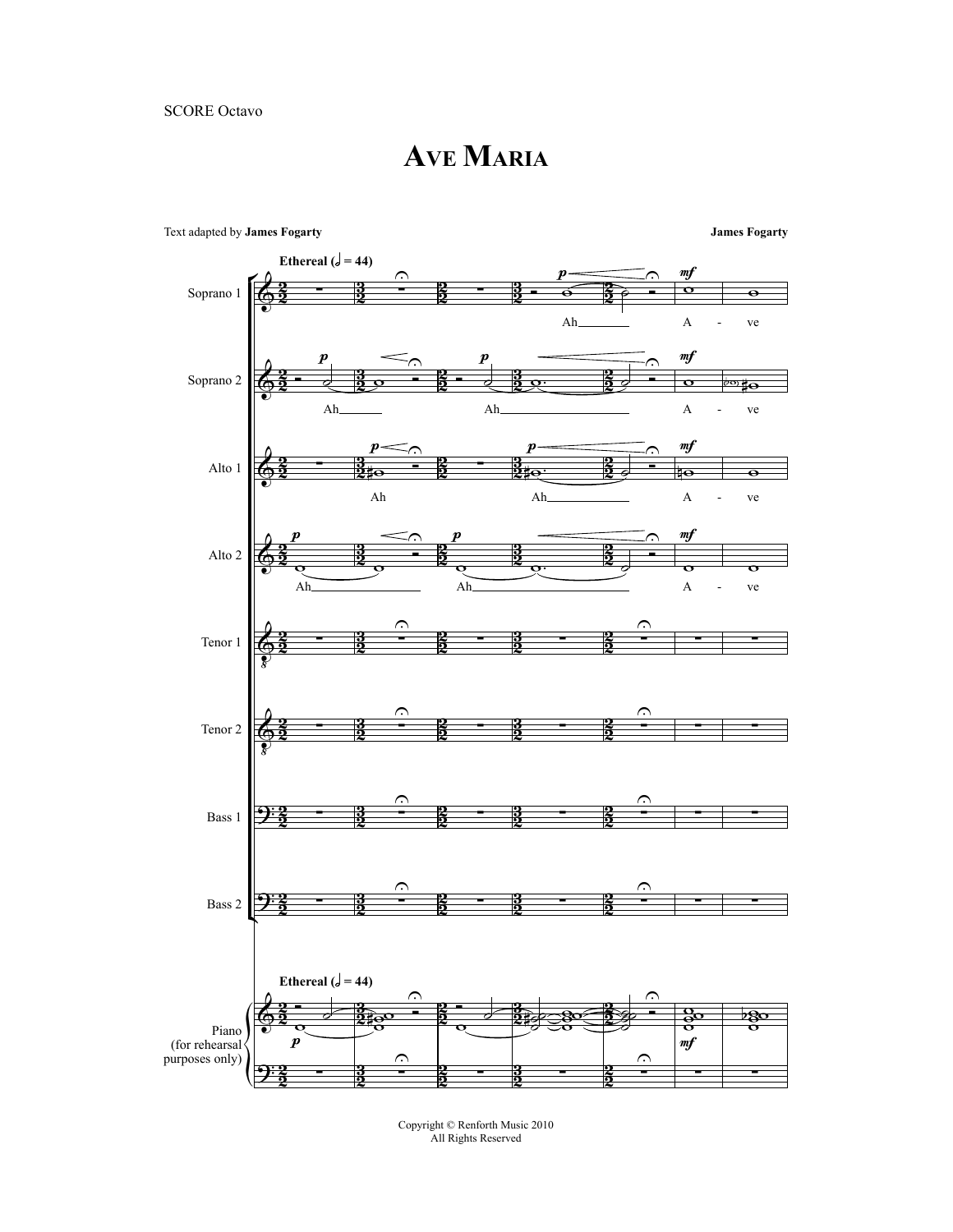2 Ave Maria



Copyright © Renforth Music 2010 All Rights Reserved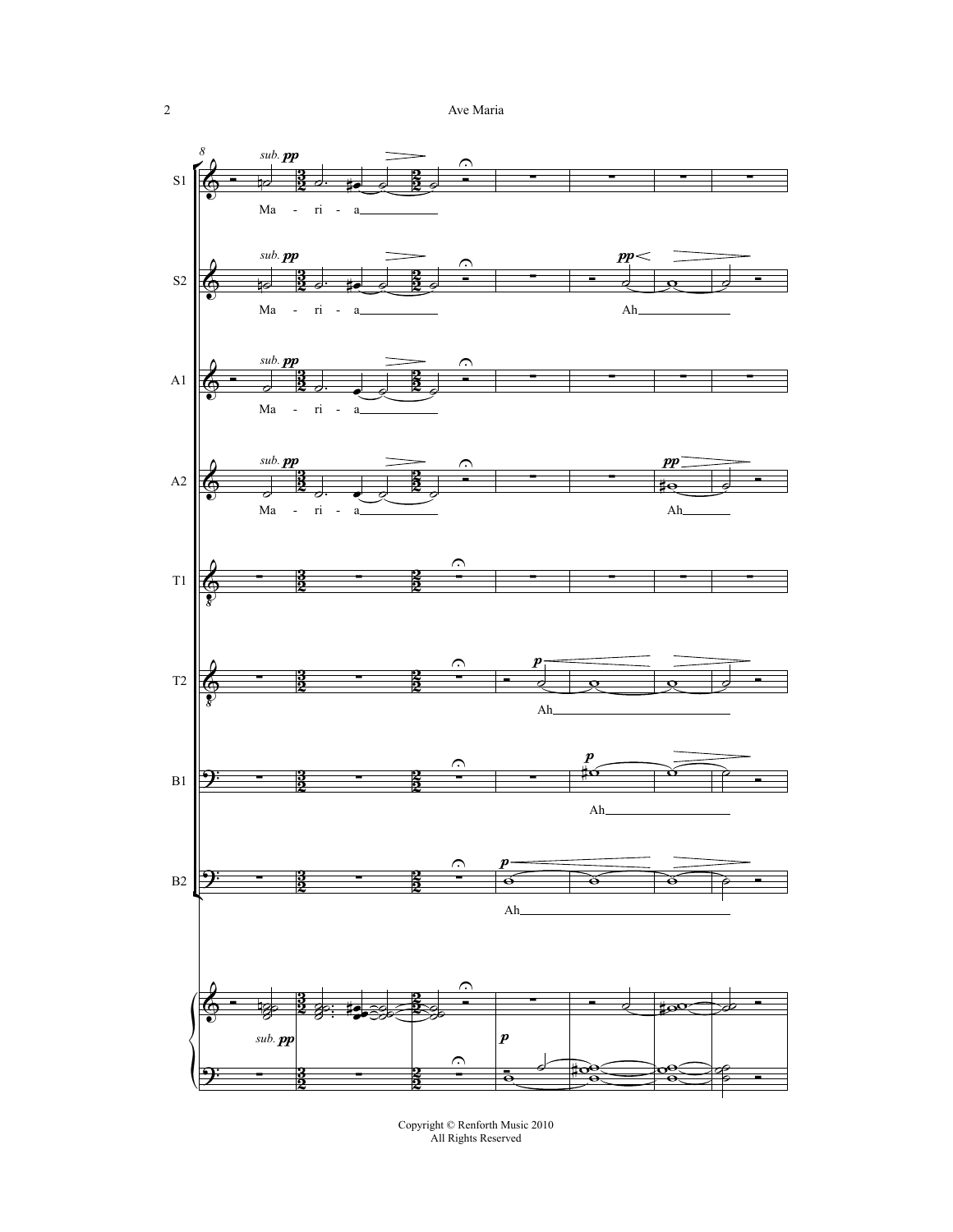

Copyright © Renforth Music 2010 All Rights Reserved